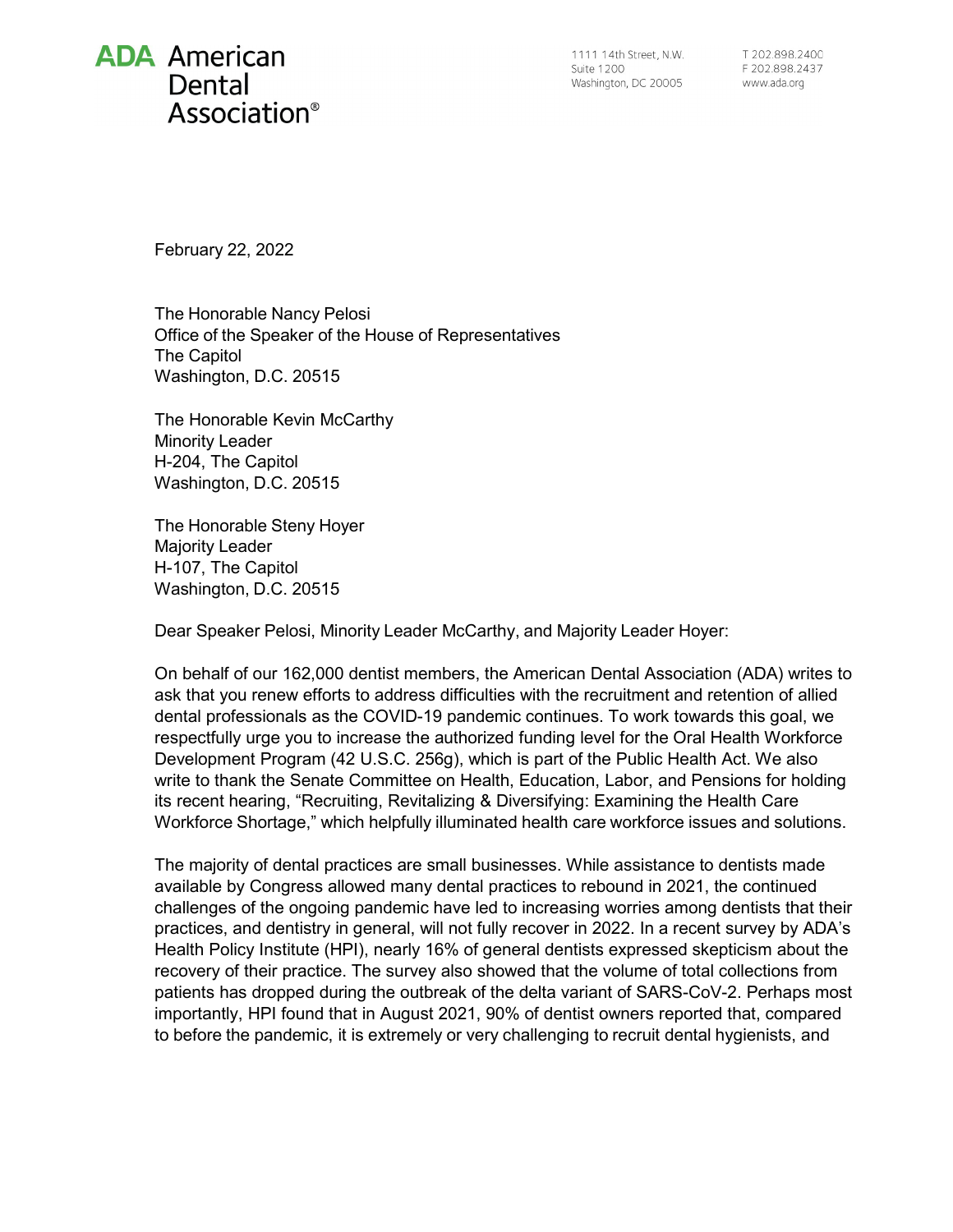February 22, 2022 Page 2

85% of dentist owners are finding it extremely or very challenging to fill dental assistant positions when compared to before the pandemi[c.](#page-1-0) 1

These difficulties in the recruitment and retention of dental workforce threaten both the health of dental practices and the health of American patients who rely on an adequate dental workforce for access to oral health care. In fact, 40% of dentist owners said that vacancies in their offices are limiting their practice's ability to see more patients.

Grants like the Grants to States to Support Oral Health Workforce Activities program authorized under 42 U.S.C. 256g are crucial to efforts to meet dental workforce needs according to each state's individual needs. State-based programs can provide immediate solutions to recruitment and retention problems in the dental workforce brought about by the COVID-19 public health emergency. These programs are able to provide assistance that is targeted to areas and populations where recruitment and retention is especially difficult, and are well suited to take advantage of local knowledge that can be used in recruitment and retention efforts.

ADA also urges that you consider student loan reform to improve recruitment and retention of the dentist workforce. In 2019, most dental school seniors  $(82.4 \text{ percent})^2$  graduated with educational loans averaging \$292,169<sup>3</sup> (\$261,305 for public dental schools and \$321,184 for private dental schools), and federal student loan interest rates of up to 10.5% begin accruing immediately. Student loan debt has contributed to an extremely or very challenging environment to recruit dentists, as reported by 63% of dentist owners.<sup>4</sup> Addressing the financial challenge of student debt may also incentivize oral health care professionals to work in, and stay in, areas in desperate need of oral health care.

The nation's dentists greatly appreciate the support Congress has already provided, and is grateful for your continued support of the dental profession during these trying times. We

<span id="page-1-3"></span>[4Economic Impact of COVID-19 on Dental Practices.](https://www.ada.org/resources/research/health-policy-institute/impact-of-covid-19/private-practice-results?utm_source=adaupdate&utm_medium=email&utm_content=cv-hpi-economic-impact&utm_campaign=covid-19) Retrieved January 19, 2022.

<span id="page-1-0"></span><sup>1</sup> [Economic Impact of COVID-19 on Dental Practices.](https://www.ada.org/resources/research/health-policy-institute/impact-of-covid-19/private-practice-results?utm_source=adaupdate&utm_medium=email&utm_content=cv-hpi-economic-impact&utm_campaign=covid-19) Retrieved January 19, 2022.

<span id="page-1-1"></span><sup>2</sup> American Dental Education Association. (March 2020). ADEA Survey of Dental School Seniors, 2019 Graduating Class Tables Report. Washington, DC. (Table 16. How Respondents Funded Their Dental School Education).

<span id="page-1-2"></span><sup>3</sup> American Dental Education Association. (March 2020). ADEA Survey of Dental School Seniors, 2019 Graduating Class Tables Report. Washington, DC. (Table 19. Average Amount of Educational Debt\* of Graduating Dental Students by All Schools Combined and by Type of School, 1990 and 1996-2019).